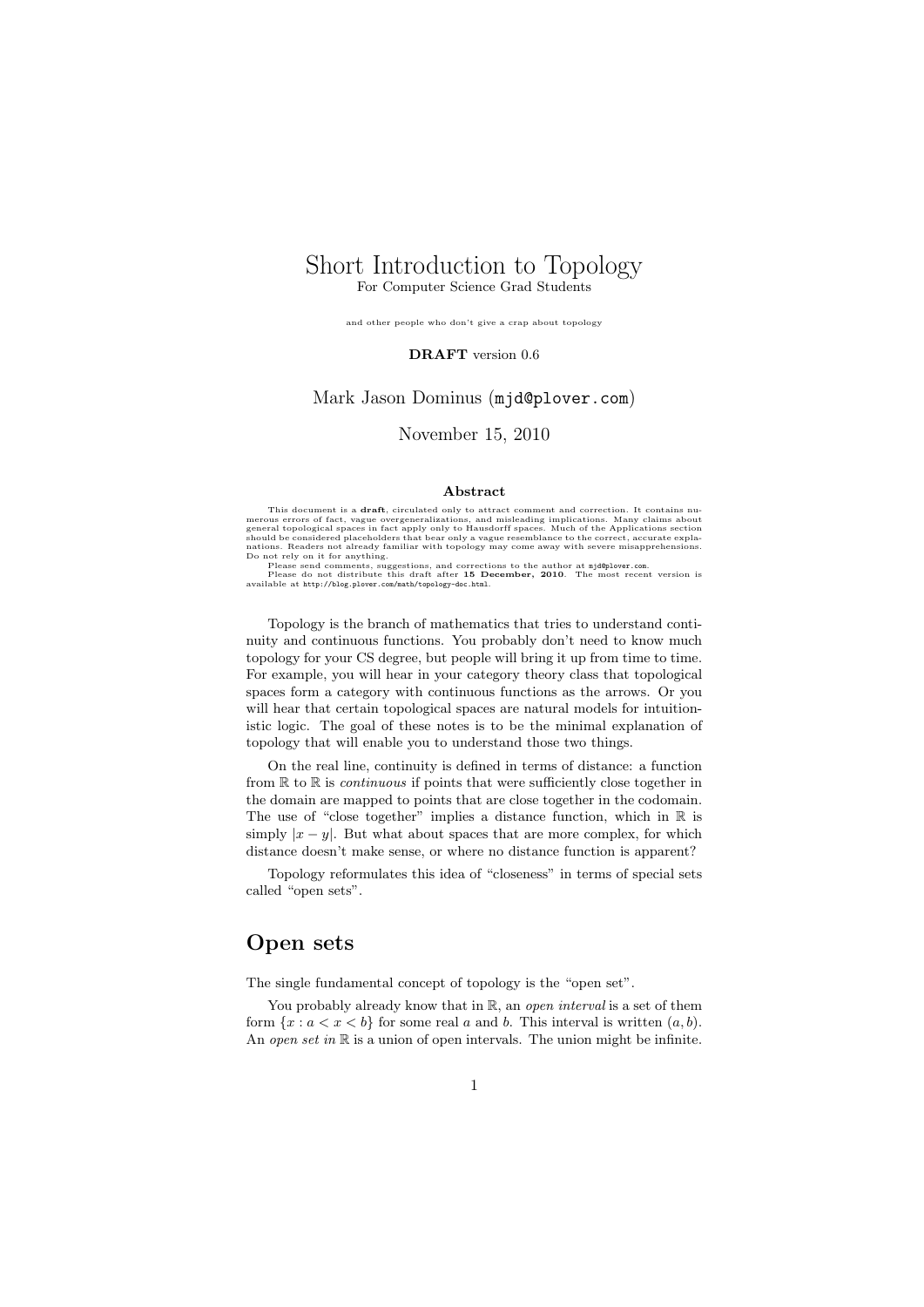For example,  $\{x : x > 0\}$  is an open set because it is the union of the intervals  $(0, n)$  for all positive n. R itself is open, and the empty set is also considered open, because it's an empty union of intervals.

This generalizes to  $\mathbb{R}^n$  as follows: An *open ball* is the set of all points x whose distance from some center point p is less than some radius  $\epsilon$ . In  $\mathbb{R}$ , an open ball is nothing but an open interval. (In  $\mathbb{R}^3$ , open balls are actually ball-shaped.) An open set in  $\mathbb{R}^n$  is a union of open balls.

Open sets are topology's generalization of the analytic notion of "close together". In topology, two entities are "close" if every open set containing one intersects the other one. They are boundedly far apart if there are disjoint open sets around them.

# Topologies

A topological space is a set  $X$  equipped with an open set structure. That is, we pick out some of the subsets of  $X$  and designate them as "open". The collection of "open" subsets of  $X$  that we designate is called the topology of the space. Since a topology is supposed to be a collection of open sets, its members are required to satisfy certain properties that are analogous to those satisfied by open sets in  $\mathbb{R}^n$ :

- 1. X itself must be open, and  $\varnothing$  must be open
- 2. Any union of open sets must be open
- 3. The intersection of any two open sets must be open

Property 3 implies that any finite intersection of open sets must be open, by induction. But infinite intersections might not be open. This matches the behavior of  $\mathbb{R}^n$ , where finite intersections of open sets are open, but infinite intersections are sometimes not. For example, the intersection of the open sets  $(-x, x)$  for all positive reals x is the set  $\{0\}$ , which is not open. In contrast, the union described in property 2 can be any union whatever, even a huge uncountable union.

This is obviously a very general definition, and the usual practice here would be to present a number of examples, some of which would be very weird. I am not going to do that.  $\mathbb{R}^n$  is the only example you need to remember. But keep in mind that the definition is very general, and applies in all sorts of surprising places and spaces. The end of these notes will discuss a couple of examples of that.

With the definition in place we can define a number of topological properties, such as interiors, boundaries, limits, continuous functions, and so on, which are generalizations of those properties in  $\mathbb{R}^n$ .

I will present a few of these, and then talk about computer science and logic.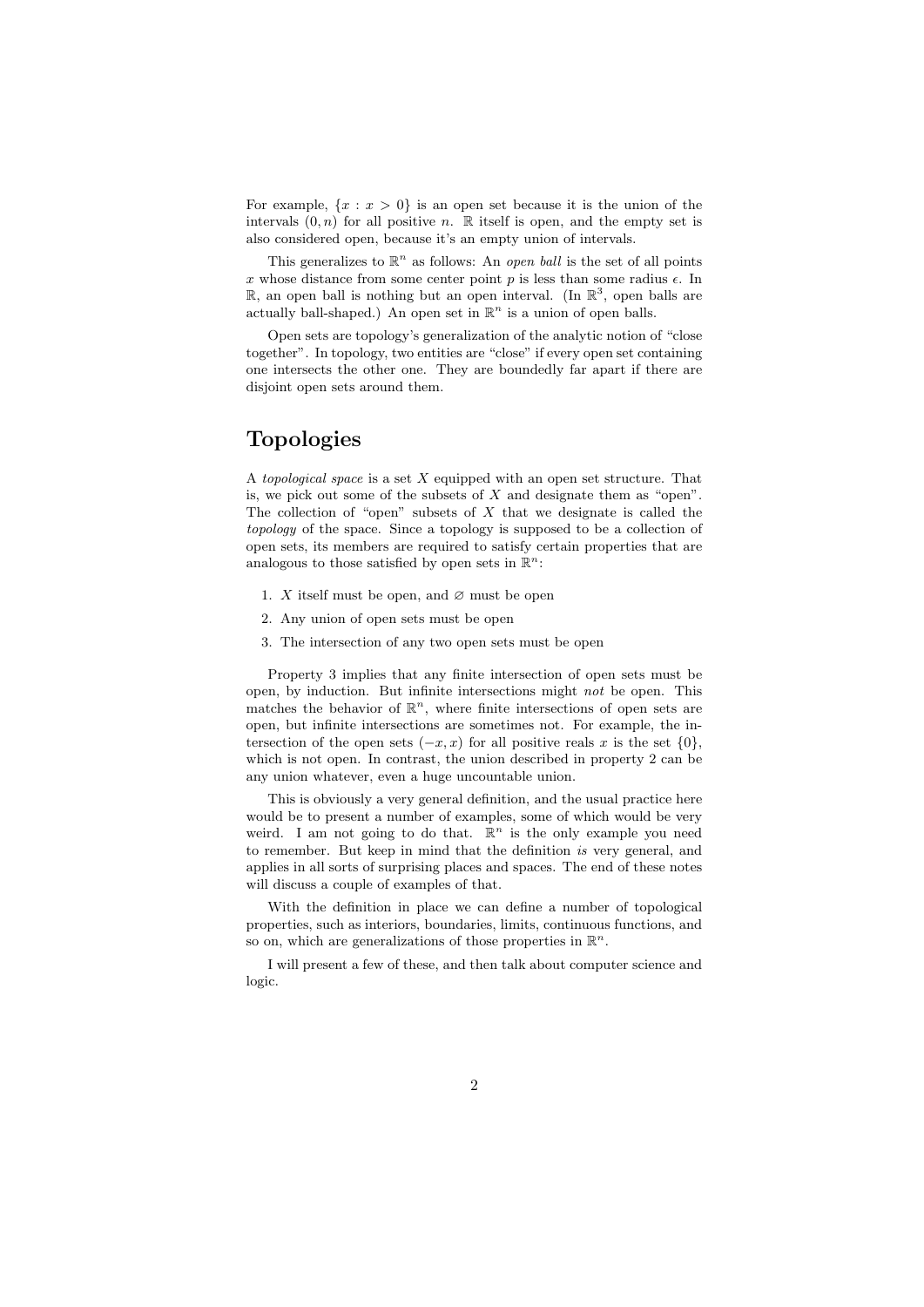## Connected sets

A "connected" set is one that is in all one piece. For example, intervals in R are connected, and R itself is connected, but the set  $(0, 1) \cup (2, 3)$  is not (it's in two pieces) and the set of integers is not (it's in many pieces).

To prove that a set is not connected, we find a "separation" of it: we split the set into two nonempty, disjoint pieces that have some space in between. Mere disjointness is not sufficient for separation. After all, we can split R itself into two pieces  $\{x : x < 0\}$  and  $\{x : x \ge 0\}$  which are disjoint. But the two pieces touch each other, and their union is  $\mathbb{R}$ , which is connected. We want to say that in a separation the two pieces are boundedly far apart.

The way we express this in topology is to say that the two pieces are separated if they are contained in disjoint open sets. We can't find disjoint open sets containing  $\{x : x < 0\}$  and  $\{x : x > 0\}$ , because every open set that contains  $\{x : x \geq 0\}$  must also contain some negative numbers. And one can show that  $\mathbb R$  is connected, as it should be. In fact it follows directly from the definition of  $\mathbb R$  that it is connected.<sup>1</sup>

So let's define a connected set: A separation of a set  $S$  is a partition of  $S$  into two disjoint parts,  $X$  and  $Y$ , such that there are disjoint open sets X' and Y' with  $X \subset X'$  and  $Y \subset Y'$ . A set is *disconnected* if there is a separation of it, and connected if not.

Under this definition, is  $\mathbb{R}\setminus\{0\}$  connected or disconnected? Disconnected, of course. The separation is obvious:  $X$  is the positive reals,  $Y$  is the negative reals,  $X' = X$  is an open set containing X, and  $Y' = Y$  is an open set containing  $Y$  that is disjoint from  $X'$ .

- Exercise 1. No finite subset of  $\mathbb R$  is connected.
- Exercise 2. Q, the set of rationals, is not connected.

## Limits

Let  $S$  be a set in a topological space. A point  $p$  is called a *limit point* of  $S$ if it is arbitrarily close to the rest of S. As usual, the notion of "arbitrarily close to" is formulated in terms of open sets. The formal definition is that a point  $p$  (whether in  $S$  or not) is a limit point of  $S$  if every open set that contains  $p$  also intersects some point of  $S$  other than  $p$ .

Let's think about limit points in  $\mathbb R$ . We have some set, say  $I^{\circ} = (0, 1)$ . When is p a limit point of  $I^{\circ}$ ? Well, every point x in  $I^{\circ}$  is a limit point, because every open set containing  $x$  contains some open interval around x, which then intersects  $I^{\circ}$  in some point close to but not equal to x.

But also, 0 and 1 are limit points of  $I^{\circ}$ , because every open interval around 0 intersects  $I^{\circ}$ , and 1 similarly.

<sup>&</sup>lt;sup>1</sup>If you know the definition of  $\mathbb R$  in terms of Dedekind cuts, you should be able to see this.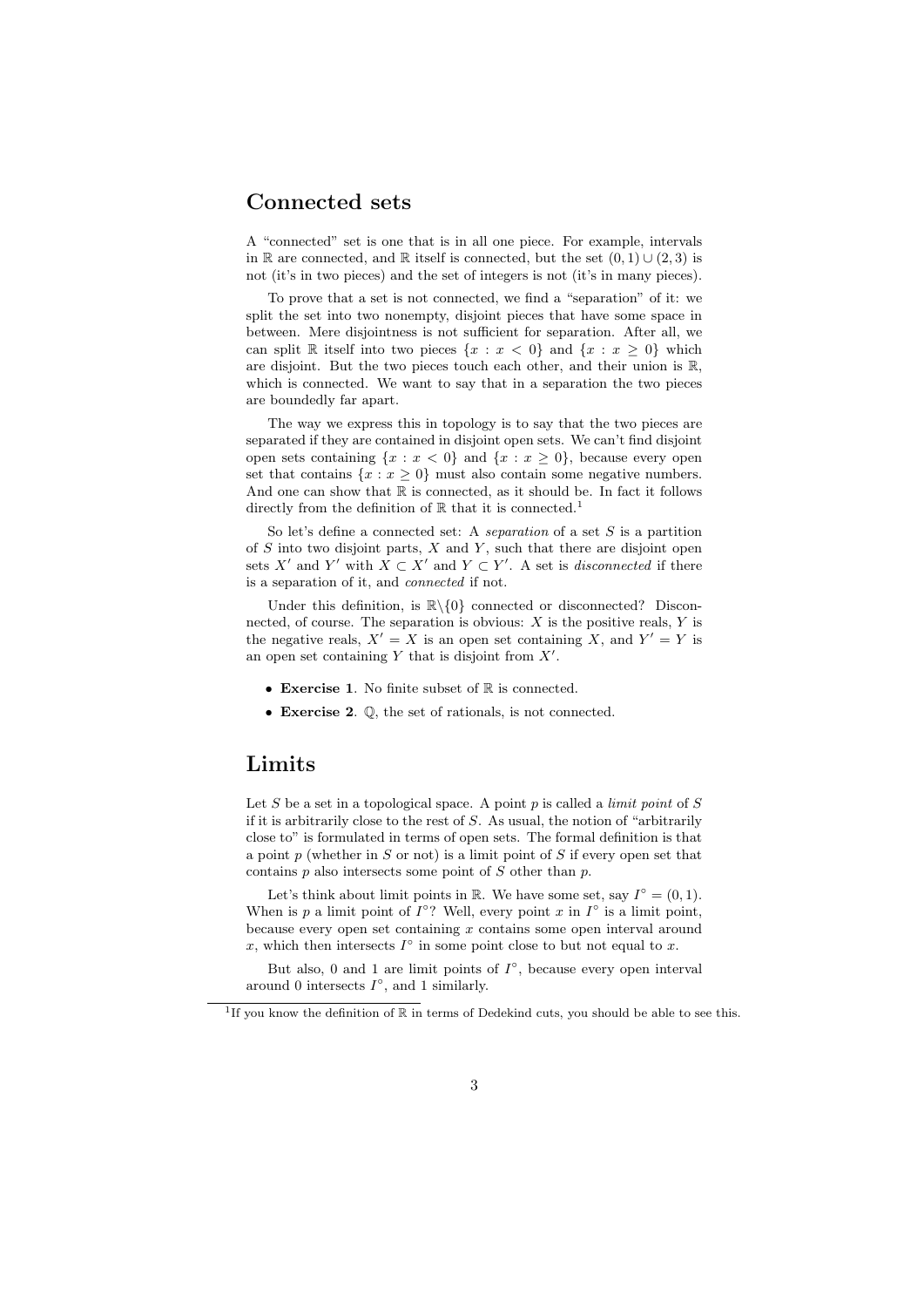No other points of  $\mathbb R$  are limit points of  $I^{\circ}$ . Consider -1 for example. Not every open set containing  $-1$  intersects  $I^{\circ}$ .  $(-1.5, -0.5)$  is a counterexample.

Let's consider another example,  $S = \{1, \frac{1}{2}, \frac{1}{3}, \ldots\}$ . None of the points of S are limit points, because for each point  $p \in S$ , it's possible to find a small open interval around  $p$  that does not intersect  $S$  anywhere else. But the point  $0$  is a limit point of  $S$ , because every open interval around  $0$  intersects some points of S. 0 is indeed the limit of the sequence  $\langle 1, \frac{1}{2}, \frac{1}{3}, \ldots \rangle$ , which explains the name "limit point".

- Exercise 3. A finite subset of  $\mathbb{R}^n$  has no limit points.
- Exercise 4. If S is a sequence in  $\mathbb{R}^n$  that converges to p, then p is a limit point of the range of S.
- Exercise 5. But the range of  $S$  might have limit points even if  $S$ does not converge.
- Exercise 6. Which points of  $\mathbb{R}^2$  are limit points of an open disc? Which points are limit points of a closed disc?

As we saw with  $I^{\circ}$ , limit points of a set might be in the set, or not. A set which contains all its limit points is called a closed set. The union of a set  $S$  with its set of limit points is called the *closure* of  $S$ , written  $S^{\bullet}$ . The name "closed" was chosen because, in  $\mathbb{R}$ , the closure of an open interval  $(a, b)$  is the the closed interval  $[a, b]$ , and in  $\mathbb{R}^n$ , the closure of an open disc is a closed disc.

- Exercise 7. Some sets are both open and closed.
- Exercise 8. Some sets are neither open nor closed.
- Exercise 9. The closure of a set is a closed set.
- Exercise 10. if S is a closed set, then  $S^{\bullet} = S$ .
- Exercise 11. Every closed set  $S$  is the closure of some set  $S'$ .

If  $A \subset B$ , and  $A^{\bullet} = B$ , we say that A is *dense in* B: every point of B is "close to" many points of A. The canonical example of this is:

• Exercise 12.  $\mathbb Q$  is dense in  $\mathbb R$ .

Probably the most important theorem about closed sets is that a set is closed if and only if its complement is open. This is true on  $\mathbb R$  for the usual meanings of "closed" and "open". For example, the complement of the closed interval [0, 1] is the open set  $(-\infty, 0) \cup (1, \infty)$ .

This theorem is so important that it's the only one I'm going to prove in this whole document. Let  $G$  be an open set and  $H$  be its complement. I want to show that  $H$  is closed. Let  $p$  be a limit point of  $H$ . I want to show that  $p \in H$ . Since p is a limit point of H, every open set containing p must intersect H. G is an open set not intersecting H, so  $p \notin G$ , so  $p \in H$ .

Now conversely, suppose  $H$  is a closed set and  $G$  is its complement. I want to show that G is open. For each  $p \in G$ , p is not a limit point of H,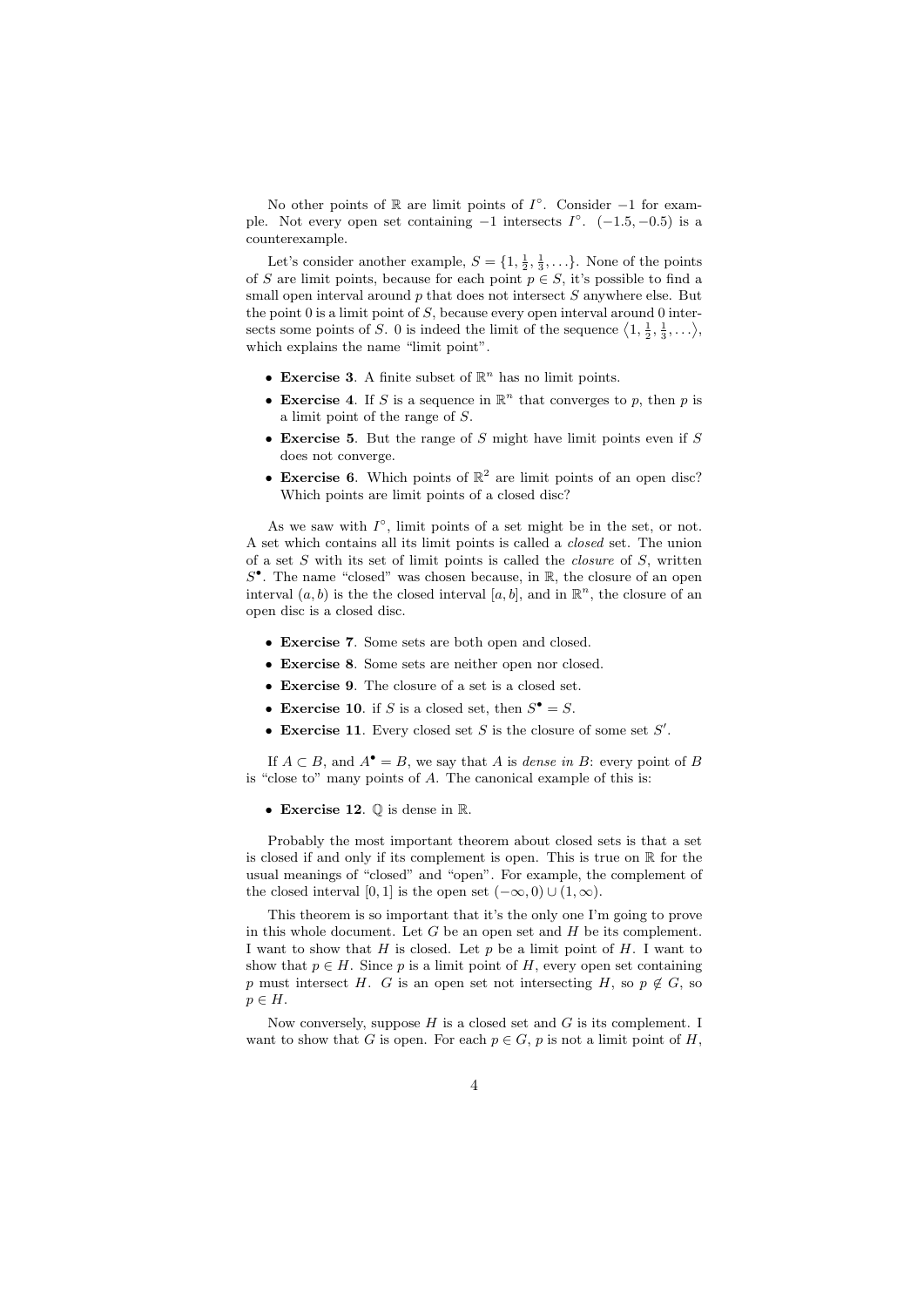so there is some open set  $G_p$  that contains p and does not intersect H. Since each  $G_p$  is disjoint from H, each is a subset of G. Let  $G' = \bigcup G_p$ .  $G'$  is a union of open sets, so is open.  $G' \subset G$ , because  $G'$  is a union of subsets of G.  $G \subset G'$  because  $p \in G_p \subset G'$  for each  $p \in G$ . So  $G = G'$ , and since  $G'$  is open, so is  $G$ .

- Exercise 13. The closure of a set S is the smallest closed set  $C$ with  $S \subset C$ .
- Exercise 14. The closure of a set  $S$  is the intersection of all closed sets C with  $S \subset C$ .

One reason that closed sets are important in analysis because of the Heine-Borel theorem: A continuous function on a closed, bounded set has bounded values. This is not true of continuous functions on bounded sets in general. For example, the function  $x \mapsto 1/x$  on the bounded set  $(0, 1)$ is continuous but not bounded.

The topological version of the Heine-Borel theorem replaces "closed, bounded set" with "compact set". (In  $\mathbb{R}^n$ , these are equivalent.) Compactness is probably the most important topological concept that I'll omit from these notes.

### Boundaries

We saw that sometimes some of the limit points of a set are in the set. and some are not. But the limit points that are not in the set are close to it. That is the source of the topological definition of a boundary: The boundary of a set  $S$  is the set of points that are limit points of both  $S$  and its complement.

- Exercise 15. The boundary of an open interval  $(a, b)$  is the set  ${a, b}.$
- Exercise 16. The boundary of a closed interval  $[a, b]$  is the set  ${a, b}.$
- Exercise 17. The boundary of the open ball  $\{(x, y, z) : x^2 + y^2 + z^2\}$  $z^2 < 1$  in  $\mathbb{R}^3$  is the sphere  $\{(x, y, z) : x^2 + y^2 + z^2 = 1\}$ . So is the boundary of the closed ball.
- Exercise 18. The boundary of an open set  $S$  is the intersection of the closure of S and the closure of the complement of S.

Topology also defines the interior of a set, which is dual to the closure of the set. The interior of a set S, written  $S^{\circ}$ , is the points in S that are not on the boundary.

- Exercise 19.  $S^{\circ}$  is open.
- Exercise 20. If S is open, then  $S = S^{\circ}$ .
- Exercise 21.  $S^{\circ}$  is the largest open set G with  $G \subset S$ .
- Exercise 22. The interior of a closed ball in  $\mathbb{R}^n$  is an open ball.
- Exercise 23. Write  $S^C$  for the complement of set S.  $S^{OC} = S^{C}$ , and  $S^{\bullet C} = S^{C \circ}$ .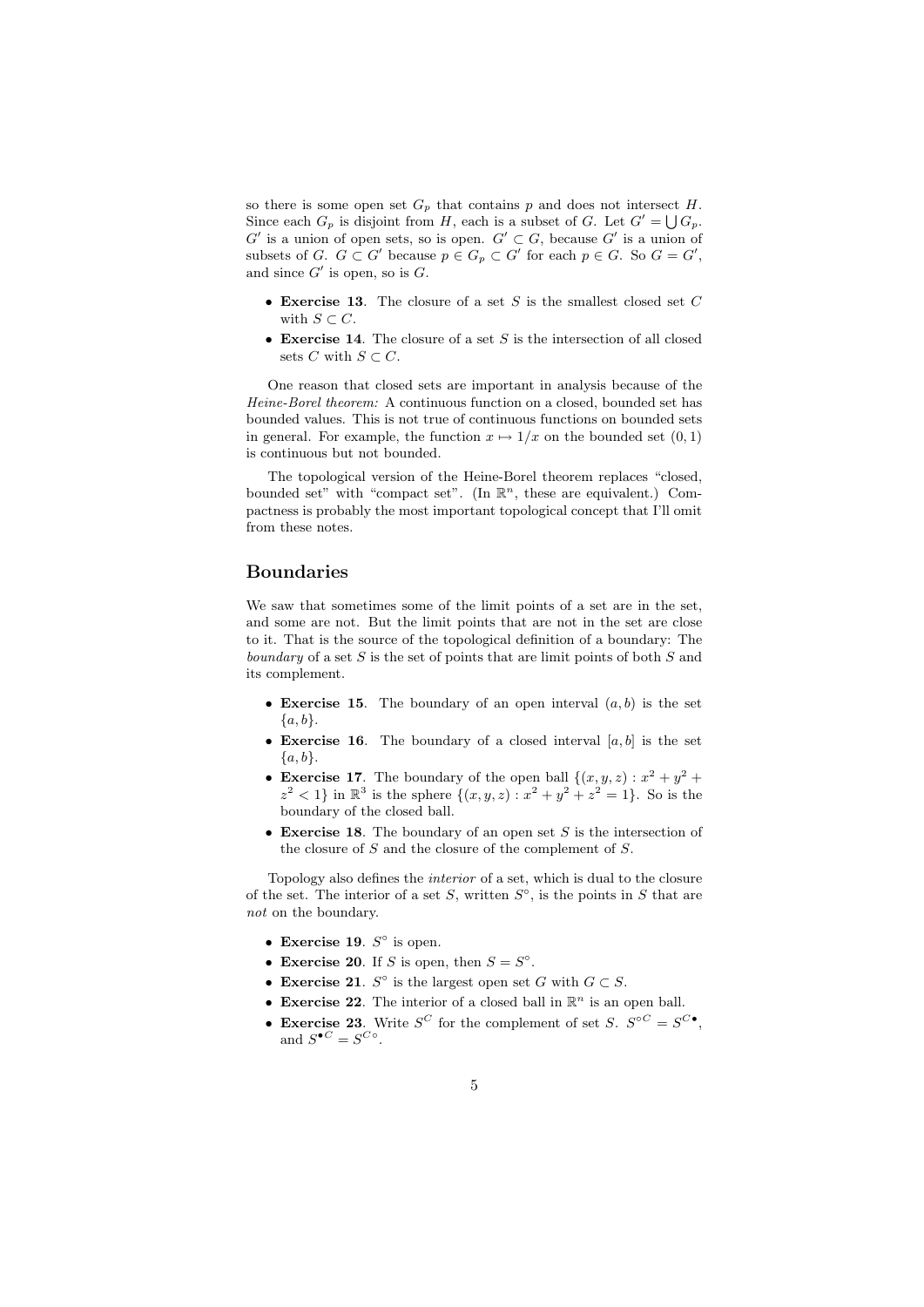# Continuity

In analysis, a function is continuous if you can make the image in the codomain as small as you like, by choosing a small enough part of the domain. That is, a function  $f$  is continuous if, given a subset  $C$  of the codomain that is contained in some small open set  $C'$ , we can find a small open set D' in the domain such that  $p \in D'$  implies that  $f(p) \in C$ . This motivates the following topological definition of continuity:

Suppose A and B are topological spaces. A function  $f : A \rightarrow B$ is continuous if  $f^{-1}(R)$  is open whenever R is open.  $(f^{-1}(R))$  is the set of all points of the domain of  $f$  that map to points of  $R$ . That is,  $f^{-1}(R) = \{x : f(x) \in R\}.$ 

- Exercise 24. The identity function is continuous.
- Exercise 25. Constant functions are continuous.
- Exercise 26. Compositions of continuous functions are continuous.
- Exercise 27. Continuous functions of connected sets have connected images.
- Exercise 28. Continuous functions of open sets are not necessarily open.
- Exercise 29. The analytic definition of continuity on  $\mathbb{R}^n$  coincides with the topological definition.

### Homeomorphic spaces

If there's a bijective mapping between two sets  $A$  and  $B$  that is continuous in both directions (that is, both f and  $f^{-1}$  are continuous) then there is a bijection between the open sets of  $A$  and  $B$ , and so they have the same open set structure. Since all topological properties are formulated in terms of open sets, A and B have exactly the same topological properties, and are topologically equivalent. The topology jargon for this is that they are homeomorphic, and the bijective mapping is a homeomorphism.

Topologists do not distinguish between different homeomorphic spaces.

• Exercise 30. Even though  $(0, 1)$  and R are geometrically quite different, they are topologically equivalent.

# Applications

### The category of topological spaces

One basic example of a category is the category Top of topological spaces. The objects are topological spaces, that is, each object is a set  $X$  equipped with a topology  $T$ , which is a collection of open sets satisfying the opensets properties I listed back on page 2. The arrows are continuous functions between these spaces.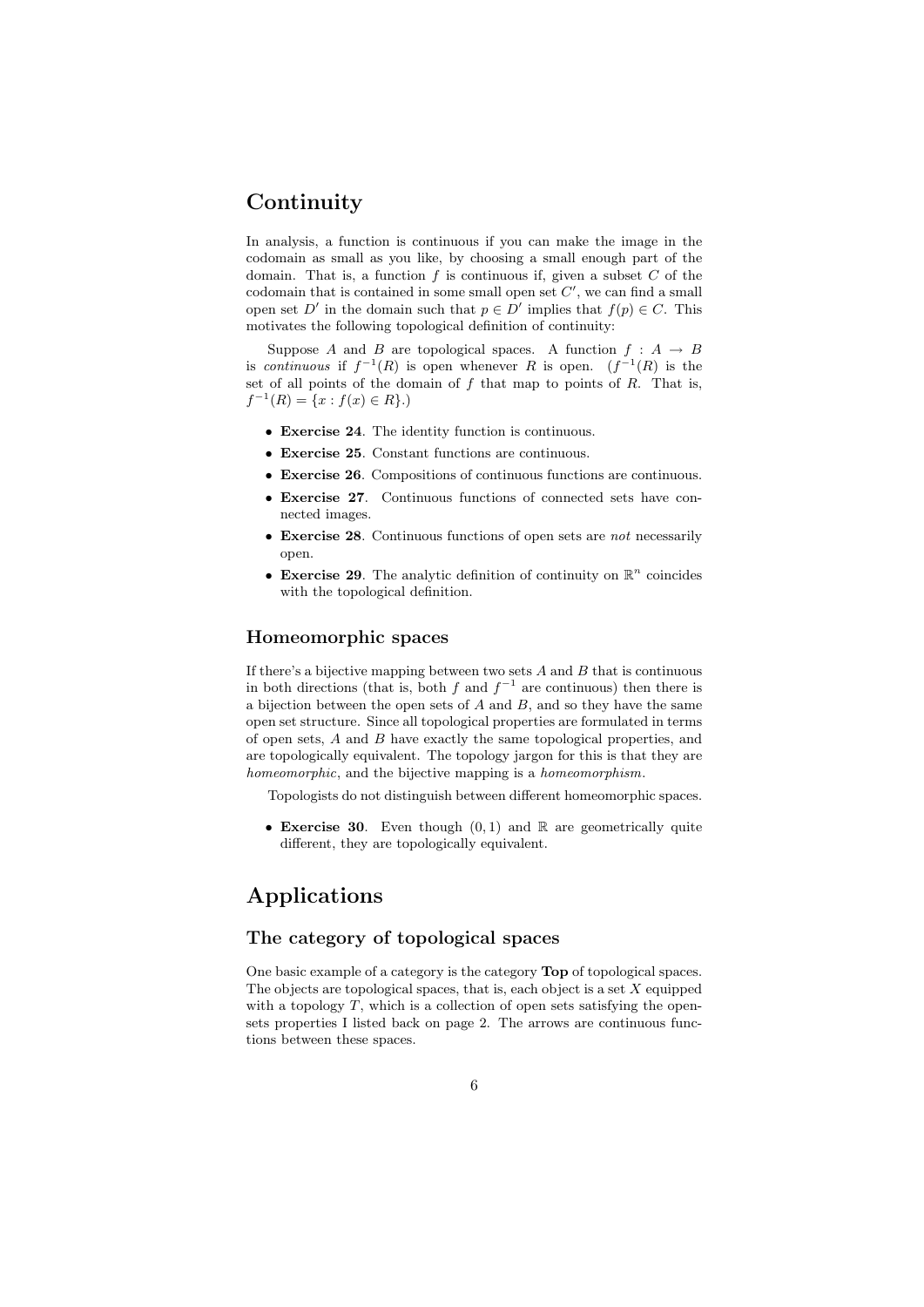When we have an arrow  $f: X \to Y$  and an arrow  $g: Y \to X$  that are inverses, then  $f$  and  $g$  are bijections, and the spaces are homeomorphic. In the categorial view, the objects are isomorphic. Indeed, this is one of the main examples of isomorphic objects. They may be different sets, but a topologist doesn't care.

This category was an important motivator for category theory in the first place. Suppose you want to show that two topological spaces, say a torus and a sphere, are not homeomorphic. One way is to find a topological property that one has that the other does not.

An important topological property is the "fundamental group" of a space. Without getting into too many details, one chooses a "base point" x in the space, and considers the set of loops that start and end at  $x$ . Loops are considered equivalent if one can be smoothly transformed into the other. It turns out that the choice of base point doesn't matter, at least for connected sets. One can then put a group structure on the equivalence classes of loops in a straightforward way. The group operation is essentially concatenation of loops. This group is called the fundamental group of the space.

On a sphere, all the loops fall into a single equivalence class, because any loop can be contracted smoothly down to a single point. So the resulting group has only one element.

But the fundamental group of a torus is quite different. Consider a very small loop  $a$  on the side of the torus. Such a loop can be shrunk to a point. But now consider a larger loop  $b$  that starts on the outside edge, goes around through the hole, and comes back to the outside. Such a loop cannot get any smaller, so  $a$  and  $b$  are different. This shows that the group is nontrivial. In fact the fundamental group of the torus is  $\mathbb{Z}^2$ . This proves that the torus is not a sphere.

I bring this up because this fundamental group construction is precisely a functor, one which maps the category of topological spaces to the category of groups. It is one of the very first functors ever considered as such. The study of such functors from Top to various categories of algebraic structures such as Grp is called algebraic topology.

### Models of intuitionistic logic

Classical logic can be modeled with boolean algebras. The typical approach is to take the trivial boolean algebra, which has only two elements,  $\top$  (true) and  $\bot$  (false). A *valuation* is an assignment of one of these values to each propositional variable. This then extends to a truth value for every propositional formula:

- $v(f \vee q) = \bot$ , if  $v(f) = \bot$  and  $v(q) = \bot$ ; otherwise  $\top$
- $v(f \wedge q) = \top$ , if  $v(f) = \top$  and  $v(q) = \top$ ; otherwise ⊥
- $v(f \to g) = \bot$ , if  $v(f) = \top$  and  $v(g) = \bot$ ; otherwise  $\top$

<sup>2</sup>A space whose fundamental group is trivial is called "simply connected".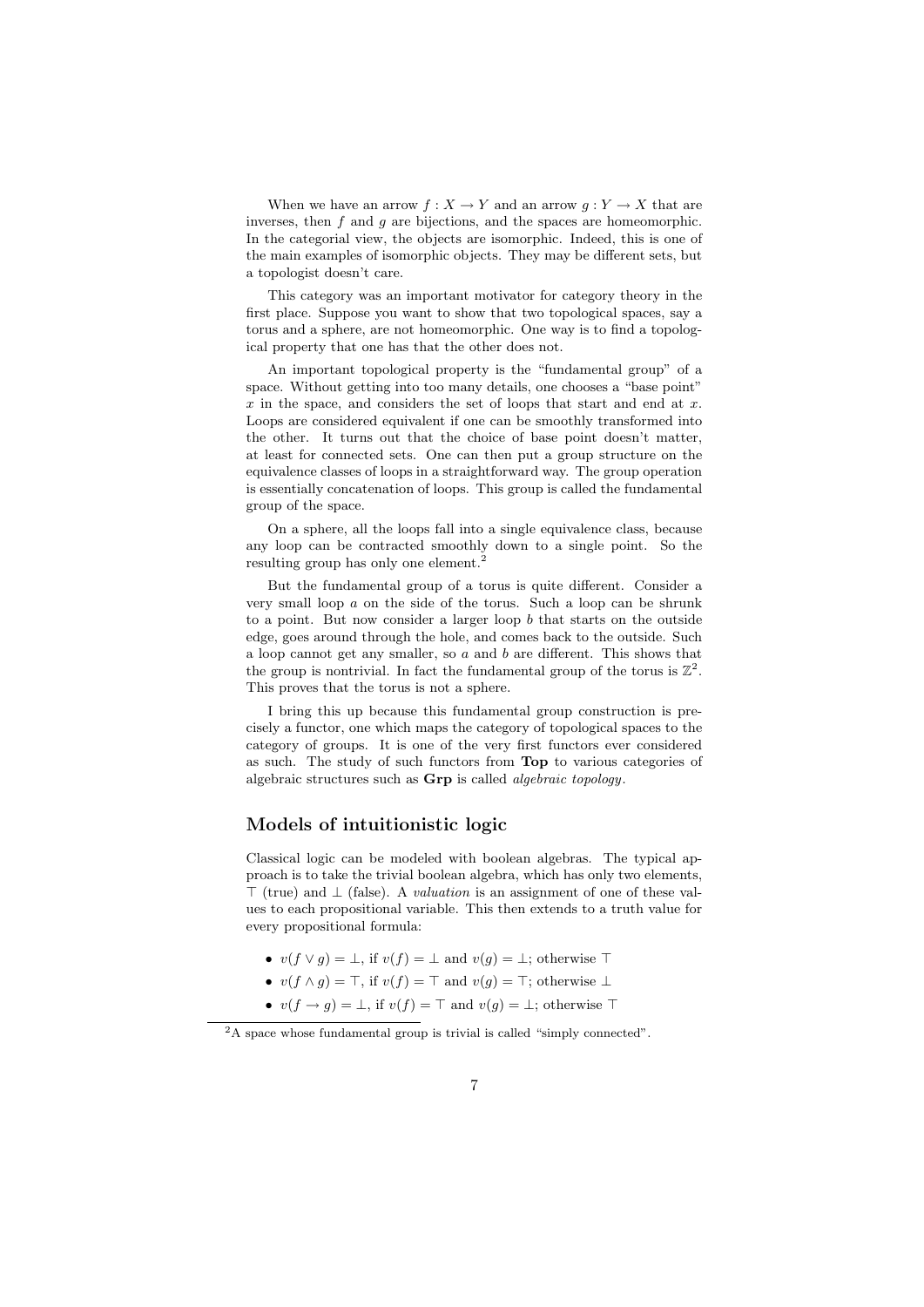#### •  $v(\neg f) = \bot$ , if  $v(f) = \top$ ; otherwise  $\bot$

A formula is a *tautology* if it has a value of  $\top$  regardless of how you assign values to the variables. That is, tautologies are those formulas to which every valuation assigns a value of  $\top$ . The tautologies are precisely the theorems of classical logic.

This is nothing more than a formalization of the method of truth tables. Each line in the truth table represents one valuation. You calculate the value of your formula for each valuation, and if it is  $\top$  on every line. the formula is a tautology.

One can generalize this. Choose a set  $X$ . We will assign valuations which are subsets of  $X$ . Extend the valuation to formulas by saying that  $v(f \vee g) = v(f) \cup v(g)$  and  $v(f \wedge g) = v(f) \cap v(g)$ . Say that tautologies are those which are assigned the value  $X$  by all such valuations.

But nobody bothers to do this, because the tautologies are the same regardless of which nonempty set  $X$  you use. So there is no reason to bother with any X bigger than one element, with  $\top = X$  and  $\bot = \{\}.$ 

Subsets of  $X$  form a boolean algebra, in which the boolean operations are set union and set intersection. But classical logic is faithfully modeled by the simple boolean algebra with only two elements.

In intuitionistic logic, the situation is somewhat different. Many formulas are theorems of classical logic but not of intuitionistic logic. The most well-known example is probably  $\neg p \lor p$ . This gets the value  $\top$  for all boolean algebra valuations, but it is not a theorem of intuitionistic logic. So boolean algebras are not faithful models of intuitionistic logic. Other important examples of formulas that are classical tautologies but that are not theorems of intuitionistic logic are  $\neg\neg p \rightarrow p$  and  $((p \rightarrow q) \rightarrow p) \rightarrow p$ .

Intuitionistic logic cannot be modeled by boolean algebras. Instead, one can model intuitionistic logic with a generalization of boolean algebras called Heyting algebras. But no finite Heyting algebra suffices: to model formulas with up to  $n$  variables requires a Heyting algebra of size at least  $2^{2^n}$ .

But there is a simple example of an infinite Heyting algebra that does successfully model intuitionistic logic. One takes the values of propositional variables to be subsets of R, then extends this to a valuation on all formulas as follows:

- $v(f \vee g) = v(f) \cup v(g)$
- $v(f \wedge g) = v(f) \cap v(g)$
- $v(f \to g) = (v(f)^C \cup v(g))^{\circ}$
- $v(\neg f) = v(f)^{C \circ}$

The notation  $F^C$  here means the complement of the set F, and  $F^{\circ}$ means the topological interior of the set F. The value given to  $f \rightarrow g$  is the topological interior of the set of points that are either in  $v(g)$  or not in  $v(f)$ .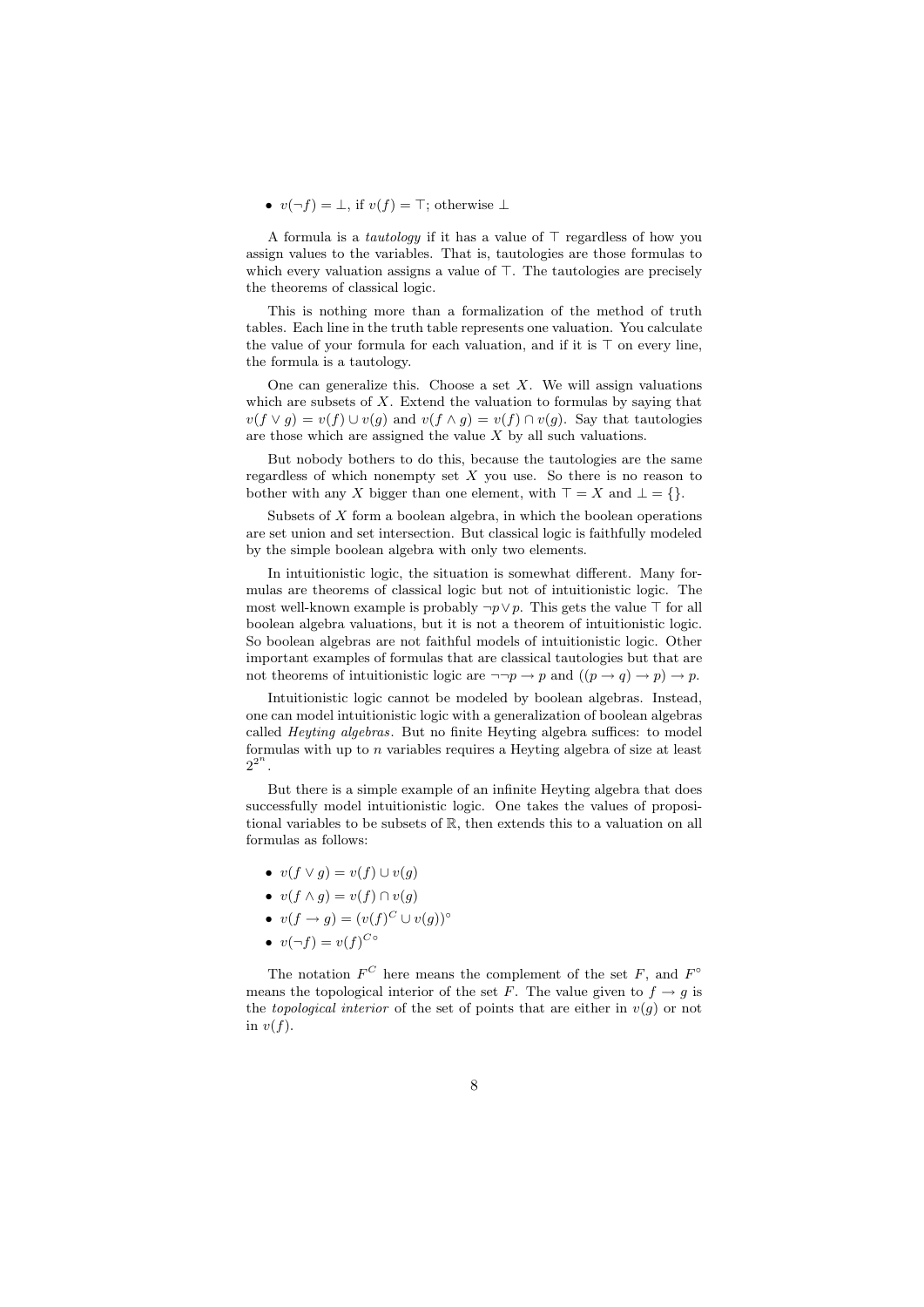With this definition of valuation, theorems of intuitionistic logic are precisely the formulas which are assigned a value of R by every valuation.

For example, one can show that every valuation of  $\neg (p \land \neg p)$  is R. Suppose  $v(p)$  is some set  $P \subset \mathbb{R}$ . Then  $v(\neg (p \wedge \neg p)) = (P \cap P^{C \circ})^{C \circ}$ . But  $P^{C\circ} \subset P^C$ , so  $P \cap P^{C\circ} \subset P \cap P^C = \emptyset$ . Then  $v(\neg (p \land \neg p)) = \emptyset^{C\circ} =$  $\mathbb{R}^{\circ} = \mathbb{R}$ , regardless of what set P was assigned as the value of of p. Thus  $\neg(p \land \neg p)$  is a tautology, and it is indeed a theorem of intuitionistic logic.

On the other hand,  $\neg p \lor p$ , which is not a theorem, is not a tautology. Say that  $v(p)$  is  $(0, \infty)$ , the positive reals. Then  $v(\neg p \lor p) = v(\neg p) \cup v(p) =$  $(0, \infty)^{C \circ} \cup (0, \infty) = (-\infty, 0]^{\circ} \cup (0, \infty) = (-\infty, 0) \cup (0, \infty) \neq \mathbb{R}.$ 

This is the intuitionistic analogue of the truth-table method. For more complete details about this, see Sørensen and Urzyczyn, Lectures on the Curry-Howard Isomorphism, sections 2.3–4.

#### The compactness principle

An important theorem of model theory is the so-called "compactness principle". Suppose you have an infinite set of axioms, which are sentences of first-order logic. And suppose there is a model for any finite subset of these axioms. The compactness principle says there must also be a model for the entire set of axioms, and so the axioms must be consistent.

Since I didn't go into detail about compactness, I can't discuss this in detail. But the models can be taken to be boolean algebras, which are themselves examples of compact topological spaces. (The topology is that every subset of the space is open; such spaces are called "discrete".)

If one has models for some subsets of the axioms, then one can exhibit a model for the union of these subsets: it is the product of the topological spaces that are models for the subsets. But this only works if one can interpret this product space as a boolean algebra. This requires that the product of compact topological spaces be compact, which is called the Tychonoff theorem.

Here is an important application of the compactness principle, which also illustrates why it might be surprising. Consider the usual axioms of the real numbers, such as  $\forall a, b : a + b = b + a; \forall x, y : \exists z : x \cdot z > y$ , and so on. Add to these axioms the following infinite set of axioms concerning the constant  $\epsilon: \epsilon < 1, \epsilon < \frac{1}{2}, \epsilon < \frac{1}{3}$ , and so on. Still no problem. Now add  $\epsilon > 0$ .

Clearly there is a model for any finite subset of these. Because any finite subset of these axioms is required only to satisfy some of the usual properties of  $\mathbb{R}$ , plus the requirement that  $\epsilon < \frac{1}{n}$  for some integer *n*, plus possibly that  $\epsilon$  is positive. So take the model to be R, and  $\epsilon = \frac{1}{n+1}$ .

But by the compactness principle, there must be a model for all of the axioms at once, and here  $\mathbb R$  will not do, because there is no such  $\epsilon$  in  $\mathbb R$ .

So the compactness principle tells us that there must be a model that satisfies all the usual properties of R, but which also has an infinitesimal element  $\epsilon$  which is still positive, but smaller than  $\frac{1}{n}$  for every integer *n*.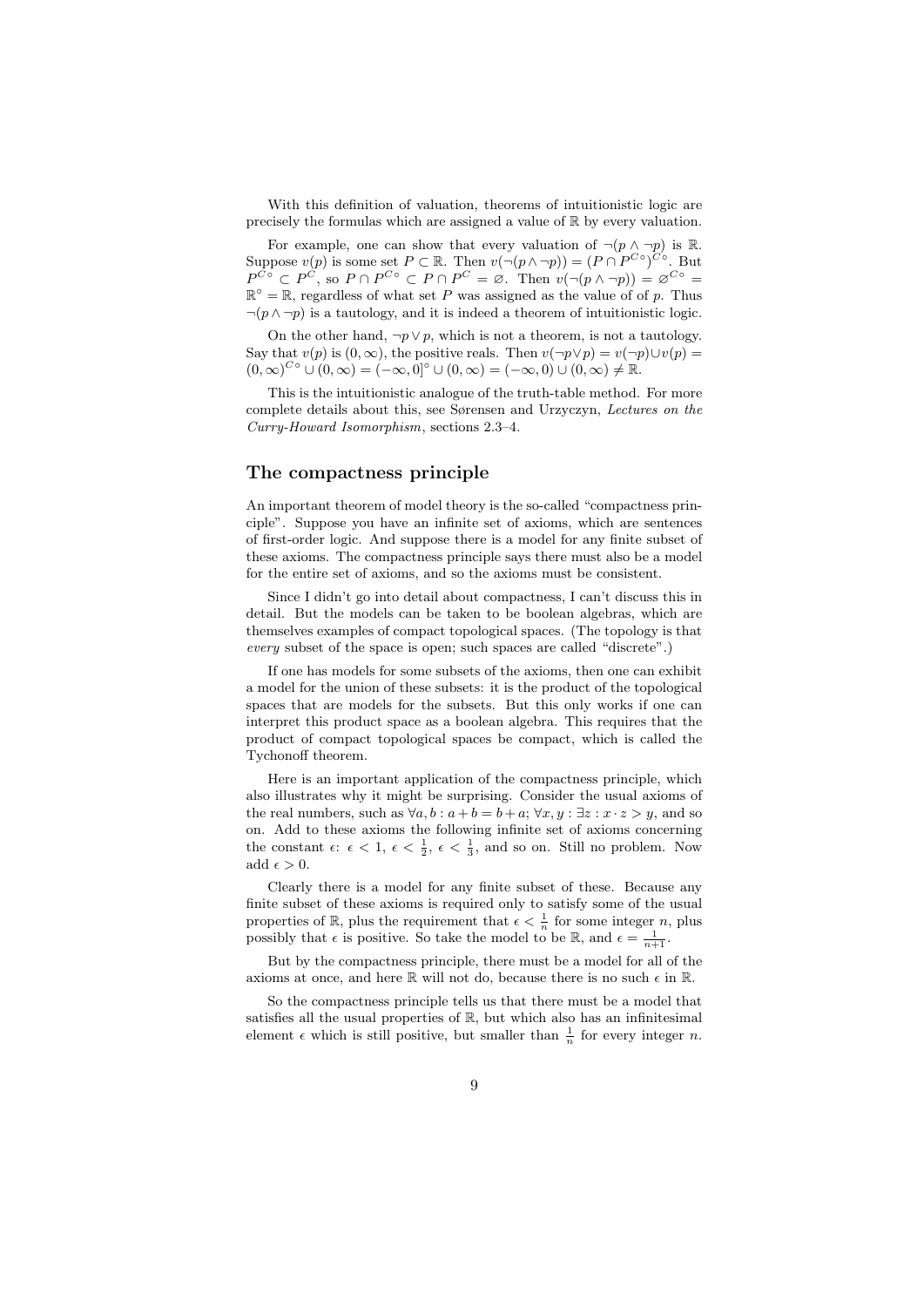And since there is a model for this set of axioms, they must be consistent. The compactness principle proves immediately that the existence of an infinitesimal number  $\epsilon$  is not inconsistent with the other properties of the reals.

What we get in this case is called the *hyperreals* or *nonstandard reals*, the subject of the branch of mathematics called nonstandard analysis.

#### Monads are closure operators

The topological closure operator satisfies the following properties:

1.  $S \subset S^{\bullet}$ 2.  $S^{\bullet \bullet} \subset S^{\bullet}$ 3.  $(S \subset T) \rightarrow (S^{\bullet} \subset T^{\bullet})$ 

Analogously, monads in Haskell are required to support the following functions:

1. return :: s -> M s 2. join :: M M s -> M s 3. fmap ::  $(s \rightarrow t) \rightarrow (M s \rightarrow M t)$ 

(They are also required to support a 'bind' operation called >>=, but a >>= b = join (fmap b a) and join  $x = x$  >>= id, so the two formulations are equivalent.)

Categorially, these are instances of the same structure, called a Kleisli triple or often just a monad. More formally, a monad is a functor (in the category-theory sense) equipped with two natural transformations. In the programming language category, the endofunctor is a type constructor; in the topological space category it is a closure operator. The natural transformations manifest themselves in the programming language category as the join and return functions, and in the topological space category as the required closure properties.

Categorial monads were first studied because of their connections with topological closure operators. Their significance in programming languages only became clear later on. Closure operators were earlier shown by Kuratowski to be fundamental to topological spaces: there is an equivalent formulation of topological spaces in terms of closure operators instead of in terms of open sets.

There's also a close connection between topological closure operators and modal operators in modal logic, but I don't know yet what it is.

## Further reading

A standard and commonly recommended text is Topology, by James Munkres. I think it's one of those books that is confusing and obscure